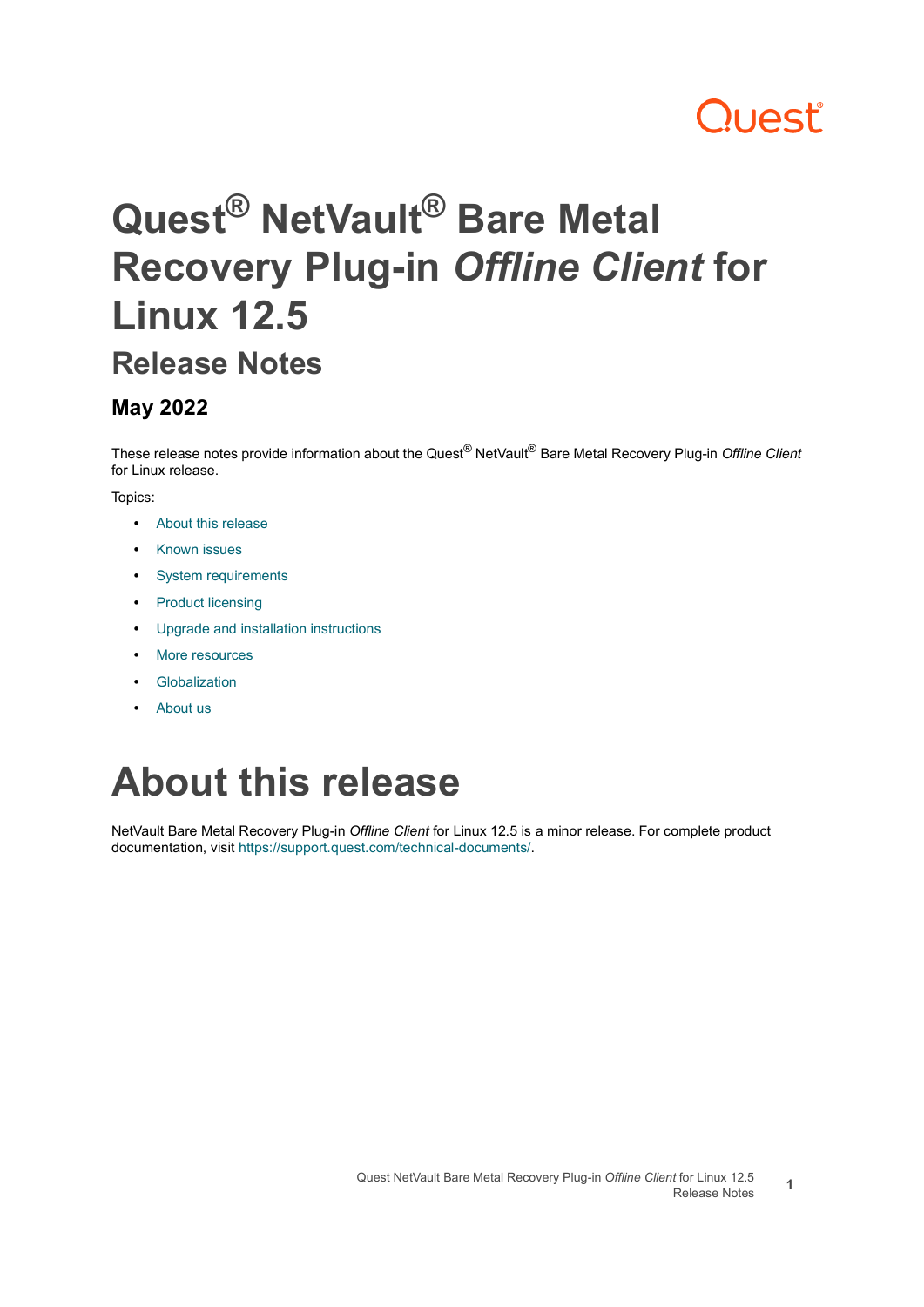# <span id="page-1-0"></span>**Known issues**

The following is a list of issues, including those issues attributed to third-party products, known to exist at the time of release.

**Table 1. General known issues**

| Known issue                                                                                                                                                                                                                                                                                                                                                                                                                                                                                                                                                                                                                                                                                        | <b>Issue ID</b>                         |
|----------------------------------------------------------------------------------------------------------------------------------------------------------------------------------------------------------------------------------------------------------------------------------------------------------------------------------------------------------------------------------------------------------------------------------------------------------------------------------------------------------------------------------------------------------------------------------------------------------------------------------------------------------------------------------------------------|-----------------------------------------|
| <b>Proprietary driver support:</b> Plug-in Offline Client, which is based on Red Hat Enterprise Linux<br>(RHEL) Rescue mode, includes support options that are limited by RHEL. However, you can<br>install drivers on your own RescueCD/RescueUSB device to restore your environment.                                                                                                                                                                                                                                                                                                                                                                                                             | DNBMR-620<br>(17898,<br><b>VDG-187)</b> |
| Backing up Dynamic Disks is only supported by using Disk Raw Mode.                                                                                                                                                                                                                                                                                                                                                                                                                                                                                                                                                                                                                                 | DNBMR-688<br>(17966,<br><b>VDG-252)</b> |
| Restoring a GPT partition table to a larger disk results in a new partition that is the same<br>size as the original: When a DR image is taken, the partition table is stored with it. At restore<br>time, this partition is written to the new target disk and re-creates the original disk. If you restore<br>to a disk that is larger than the original, the disk is partitioned to match the original size, which<br>can result in unused disk space. For example, if you restore a 100GB image to a 200GB disk, it<br>is partitioned for 100GB and leaves the extra space unused. You can use third-party partitioning<br>tools, such as GNU Parted or PartitionMagic, to correct this issue. | DNBMR-689<br>(17967,<br><b>VDG-253)</b> |
| Restarting a machine that was booted using VaultOS intermittently causes a General Protection<br>Fault. If you restart the machine, it should boot normally.                                                                                                                                                                                                                                                                                                                                                                                                                                                                                                                                       | DNBMR-948<br>(24236)                    |
| The progress of a backup or restore job is intermittently not displayed in some pages of the<br>NetVault Backup web-based user interface (WebUI).                                                                                                                                                                                                                                                                                                                                                                                                                                                                                                                                                  | <b>DNBMR-1095</b>                       |
| The plug-in does not support RAS devices, including SmartDisk, QoreStor, and DR, as targets.                                                                                                                                                                                                                                                                                                                                                                                                                                                                                                                                                                                                       | <b>DNBMR-1218</b>                       |
| The virtual machine failed to start after a physical-to-virtual (P2V) restore.<br><b>Workaround:</b> Before you take a backup of a physical machine, start and run the command<br>$dracut$ -f -N to ensure the recovery process succeeds.                                                                                                                                                                                                                                                                                                                                                                                                                                                          | <b>DNBMR-1271</b>                       |

# <span id="page-1-1"></span>**System requirements**

Before installing NetVault Bare Metal Recovery Plug-in *Offline Client* for Linux 12.5, ensure that your system meets the requirements outlined in the *Quest NetVault Backup Compatibility Guide* available at <https://support.quest.com/technical-documents/>.

### **Upgrade and compatibility**

For complete supported-platform information, see the *Quest NetVault Backup Compatibility Guide*.

# <span id="page-1-2"></span>**Product licensing**

To obtain the license key for your NetVault Backup Server environment, determine the NetVault Machine ID of your main NetVault Backup Server. Also identify the machine IDs of any clients running application plug-ins, such as Oracle, MySQL, PostgreSQL, SQL Server, and Exchange.

You can use the NetVault Configuration Wizard to install the product license keys. Alternatively, you can install the license keys from the Manage Clients page.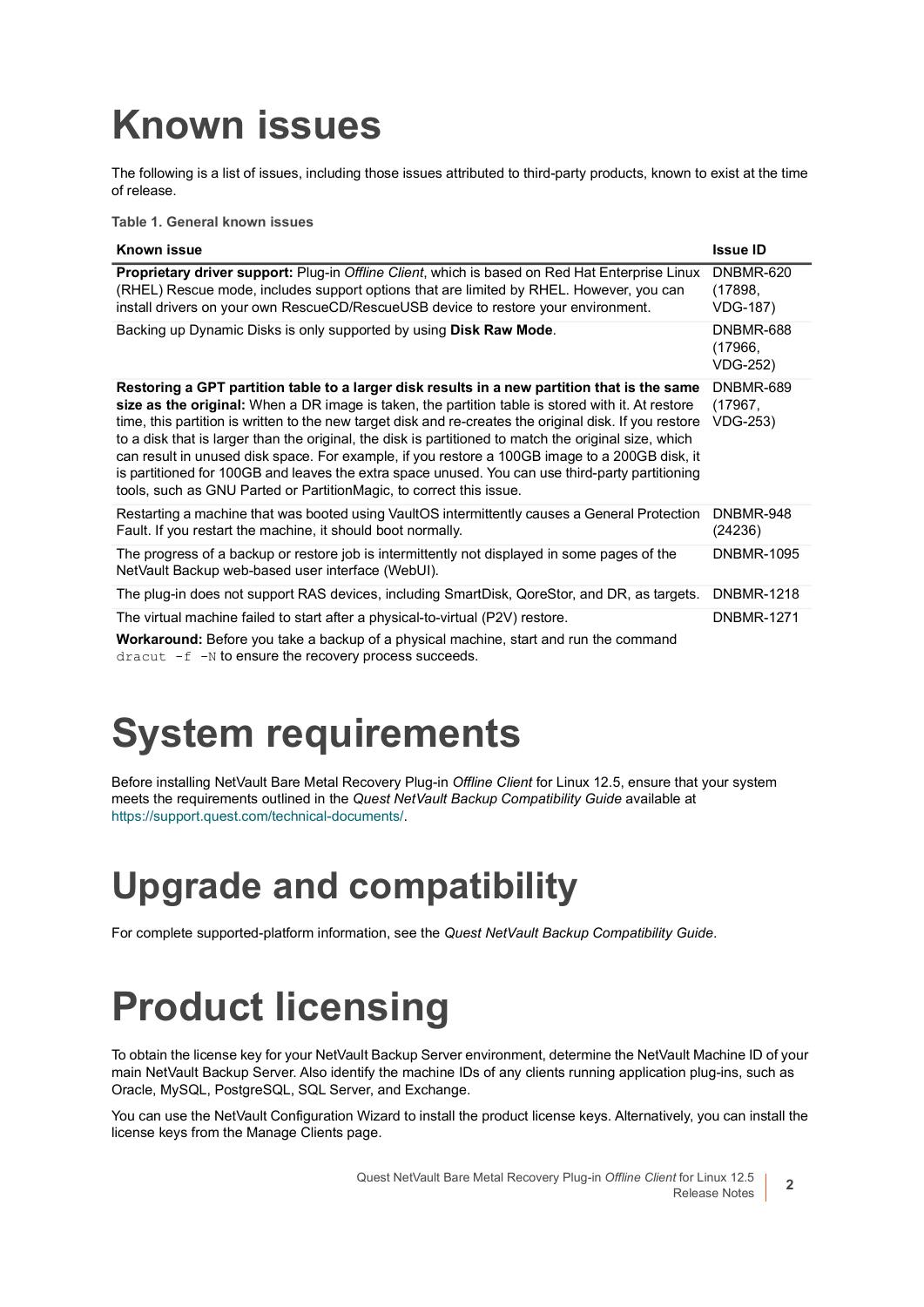- **•** [Obtaining a machine ID](#page-2-1)
- **•** [Installing a license key using the configuration wizard](#page-2-2)
- **•** [Installing a license key from the Manage Clients page](#page-2-3)

### <span id="page-2-1"></span>**Obtaining a machine ID**

- 1 Start the NetVault Backup WebUI.
- 2 In the Navigation pane, click **Manage Clients**.
- 3 In the **NetVault Backup Clients** list, select the applicable machine, and click **Manage**.
- 4 On the **View Client** page, note the machine ID exactly as it is displayed in the **Client Summary** table.

### <span id="page-2-2"></span>**Installing a license key using the configuration wizard**

- 1 In the Navigation pane, click **Guided Configuration**.
- 2 On the **NetVault Configuration Wizard** page, click **Install Licenses**.
- 3 In the **NetVault Backup Clients** list, select the applicable machine, and click **Next**.
- 4 In the **Enter the license key string** box, type or copy and paste the license key, and click **Apply**. After the key is applied successfully, a message is displayed.

### <span id="page-2-3"></span>**Installing a license key from the Manage Clients page**

- 1 In the Navigation pane, click **Manage Clients**.
- 2 In the **NetVault Backup Clients** list, select the applicable machine, and click **Manage**.
- 3 On the **View Client** page, click **Install License**.
- 4 In the **Install License** dialog box, type or copy and paste the license key, and click **Apply**. After the key is applied successfully, a message is displayed.
- 5 To dismiss the dialog box, click **Close**.

## <span id="page-2-0"></span>**Upgrade and installation instructions**

For upgrade and installation instructions, see the *Quest NetVault Bare Metal Recovery User's Guide*.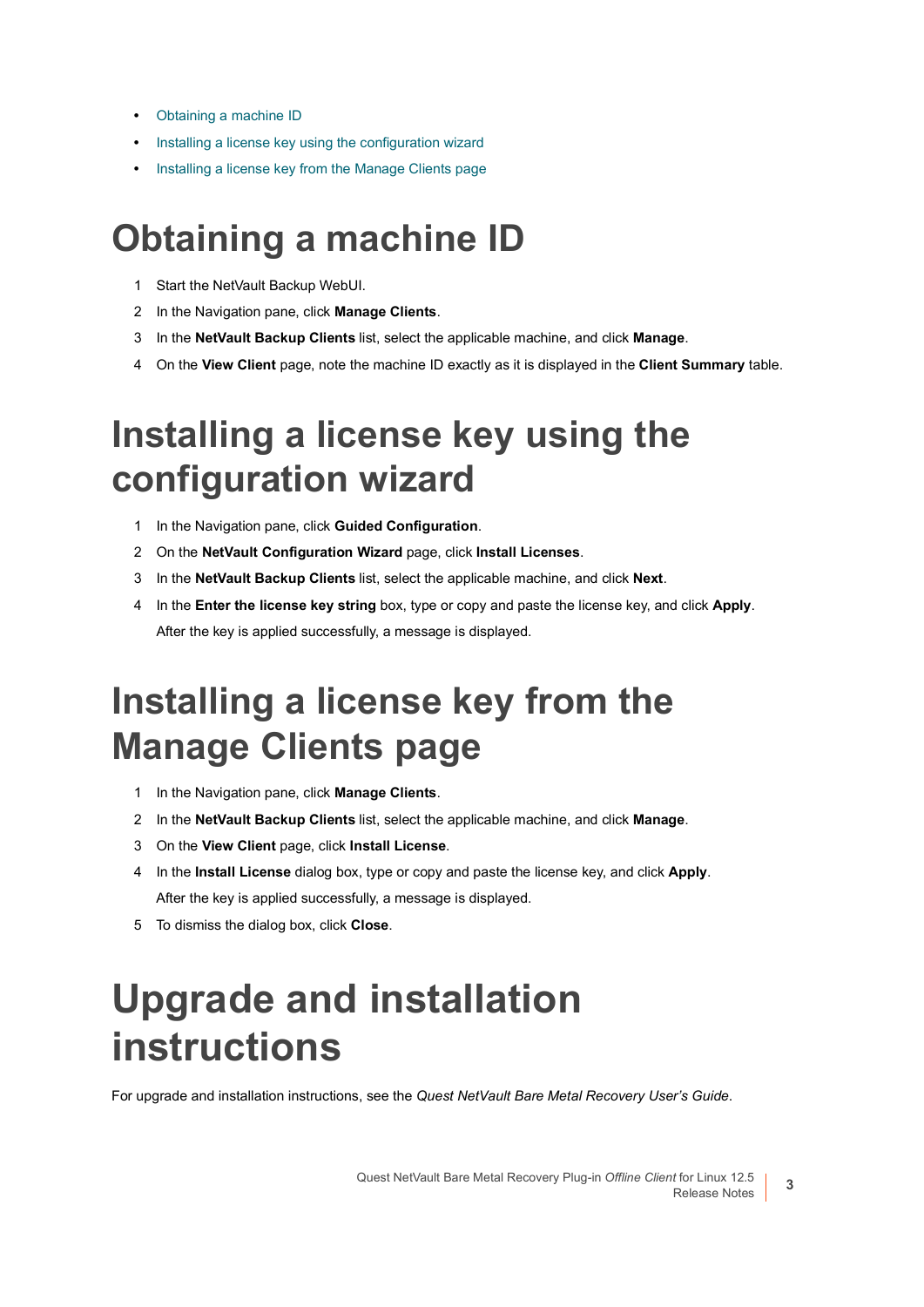## <span id="page-3-0"></span>**More resources**

Additional information is available from the following:

- **•** [Online product documentation](https://support.quest.com/technical-documents/)
- **•** [NetVault community](https://www.quest.com/community/products/netvault/)

# <span id="page-3-1"></span>**Globalization**

This section contains information about installing and operating this product in non-English configurations, such as those needed by customers outside of North America. This section does not replace the materials about supported platforms and configurations found elsewhere in the product documentation.

This release supports any single-byte or multi-byte character set. It supports simultaneous operation with multilingual data. This release is targeted to support operations in the following regions: North America, Western Europe and Latin America, Central and Eastern Europe, Far-East Asia, Japan.

The release is localized to the following languages: Chinese (Simplified), French, German, Japanese, Korean.

# <span id="page-3-2"></span>**About us**

Quest provides software solutions for the rapidly-changing world of enterprise IT. We help simplify the challenges caused by data explosion, cloud expansion, hybrid datacenters, security threats, and regulatory requirements. We are a global provider to 130,000 companies across 100 countries, including 95% of the Fortune 500 and 90% of the Global 1000. Since 1987, we have built a portfolio of solutions that now includes database management, data protection, identity and access management, Microsoft platform management, and unified endpoint management. With Quest, organizations spend less time on IT administration and more time on business innovation. For more information, visit [www.quest.com](https://www.quest.com/company/contact-us.aspx).

### **Technical support resources**

Technical support is available to Quest customers with a valid maintenance contract and customers who have trial versions. You can access the Quest Support Portal at [https://support.quest.com.](https://support.quest.com)

The Support Portal provides self-help tools you can use to solve problems quickly and independently, 24 hours a day, 365 days a year. The Support Portal enables you to:

- **•** Submit and manage a Service Request.
- **•** View Knowledge Base articles.
- **•** Sign up for product notifications.
- **•** Download software and technical documentation.
- **•** View how-to-videos.
- **•** Engage in community discussions.
- **•** Chat with support engineers online.
- **•** View services to assist you with your product.